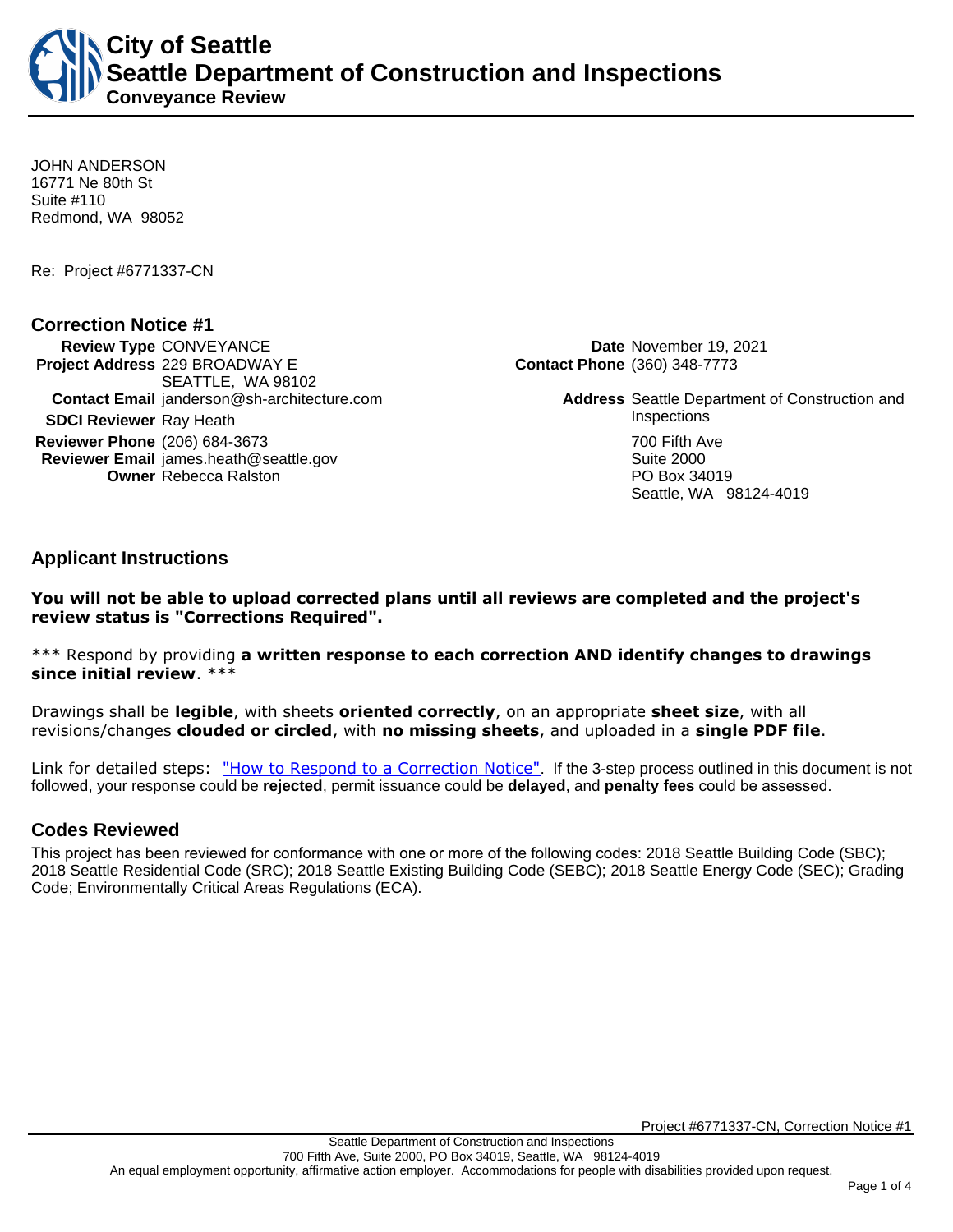## **Corrections**

# **1.** Identify all Elevator Controller Rooms. Show detailed dimensions of controller room equipment layout on drawings:

# 2020 SEC,620.5 & SBC, 3020.5

620.5 Elevator machine/control rooms shall be large enough to maintain 48 inches of electrical clearances in front of all elevator and electrical equipment.

620.5 Working Clearance. Working space shall be provided about controllers, disconnecting means, and other electrical equipment in accordance with the Seattle Building Code, Chapter 30.

The clear working space in front of a disconnecting means shall be not less than 1,220 mm (48 in.) in depth and 760 mm (30 in.) in width.

Elevator machine rooms are required to have not less than 2,130 mm (84 in.) of headroom, per ASME A17.1-2013/CSA B44-13, Safety Code for Elevators and Escalators.

3020.5 Working clearances. The following working clearances shall be provided inside the machine room or control room for all elevators.

1. The width of working space in front of controllers shall be the width of the controller or 30 inches, whichever is greater. The depth of the working space in the direction of access shall be not less than 48 inches.

2. The minimum clear space working clearances for free-standing equipment shall be 18 inches on two sides and between units of controllers, selectors and/or walls or other building obstructions. The 18-inch side clearance is permitted to be combined to permit 36 inches clear on one side only.

3. The minimum space at the rear of controllers with back-wiring, terminals or other elements requiring access shall be 36 inches.

4. The working space shall be free of pipes, vents, storage, ducts or any other obstruction.

### **2.** Identify & provide a dimensioned section view of each elevator, with the following details:

· Show the full length of the hoistway on the drawing.

- · Total rise dimension. (lowest floor served to highest floor served. Distance between landings.
- · Hoistway over travel/overrun dimension. (highest floor served to lowest object at top of hoistway)
- · Please note the floor serving the lowest level of fire department vehicle access.

## **3.** Identify & provide a dimensioned section view of each individual elevator pit showing the following:

Elevator pit depth: 4'-0" minimum for hydraulic elevators & 5'-0 minimum for traction elevators. A17.1, 2.2.2.4 Drains and sump pumps, where provided, shall comply with the applicable plumbing code, and they shall be provided with a positive means to prevent water, gases, and odors from entering the hoistway.

A17.1, 2.2.2.5 In elevators provided with Firefighters' Emergency Operation, a drain or sump pump shall be provided. The sump pump/drain shall be required to remove a minimum of 11.4 m3 /h (3,000 gal/h) per single hoistway or multiple hoistway.

A17.1, 2.2.2.6 Sumps and sump pumps in pits, where provided, shall be covered. The cover shall be secured and level with the pit floor.

The pit sump hole shall be large enough to accommodate the sump pump and maintain pit refuge when the car rests on its fully compressed buffers or bumpers.

2.4.1.3 In no case shall the available refuge space be less than either of the following:

(a) a horizontal area of 600 mm  $\times$  1 200 mm (24 in.  $\times$  48 in.) with a height of 600 mm (24 in.)

(b) a horizontal area of 450 mm  $\times$  900 mm (18 in.  $\times$  35 in.) with a height of 1 070 mm (42 in.)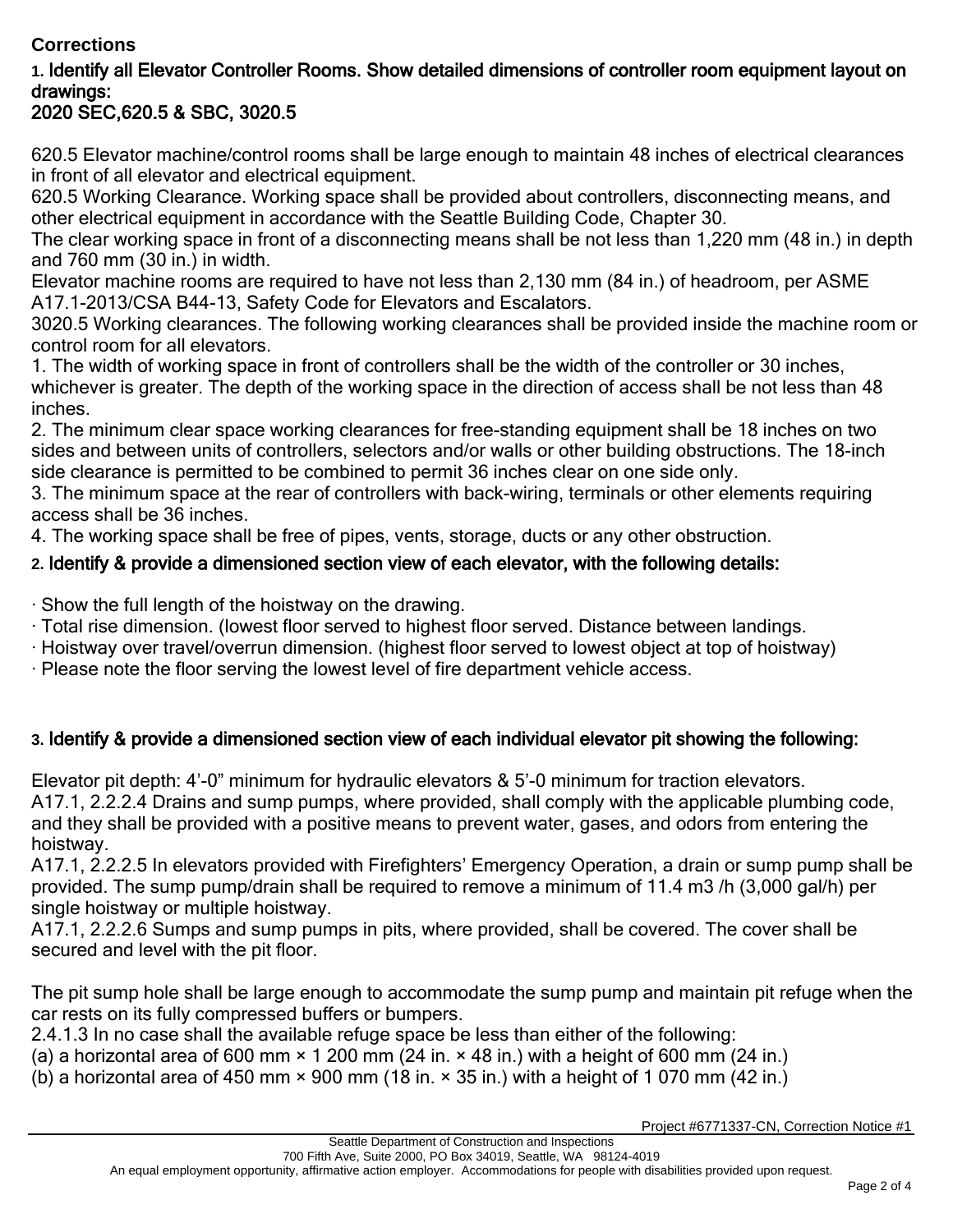#### **4. In buildings provided with an elevator, at least one elevator shall provide fire department emergency access to all floors served in:**

1. Buildings four or more stories above or below grade plane, and

2. Any R-1, R-2 or I occupancy building regardless of the number of stories.

The elevator car shall be of a size and arrangement to accommodate a 24-inch by 84-inch (610 mm by 2134 mm) ambulance stretcher with not less than 5-inch (127 mm) radius corners, in the horizontal, open position. The elevator shall be identified by the international symbol for emergency medical services (star of life). The symbol shall not be less than 3 inches (76 mm) in height and shall be placed inside on both sides of the hoistway door frame on both the designated level and the alternate level. Note: The stretcher-sized elevator car may also serve as an accessible means of egress as required by Section 1009.2.1 of the Seattle Building Code.

Legally Required Standby Power is required on stretcher sized elevators and elevator pressurization systems (see Tip 339). SBC 1009.4. In order to be considered part of an accessible means of egress, an elevator shall comply with the emergency operation and signaling device requirement of Section 2.27 of ASME A17.1. An emergency or legally required standby power system shall be provided in accordance with Chapter 27 and Section 3003 of the Seattle Electrical Code for the operation of the elevator, the shunt trip and lighting for elevator cars, control rooms, machine rooms, and machinery spaces.

### **5. Hoistway Pressurization**

2015-SBC 3016.5, ASME A17.1, 2.1.4 and Section 713.14. If pressurization is required NOTE AND SHOW THE MOTORIZED DAMPER ON THE VERTICAL SECTION SHAFT DRAWINGS AND PRESSURIZATION SUPPLY ON THE MECHANICAL DRAWINGS.

#### **6. ASME 2019**

#### **SHOW ELEVATOR NOTES ON DRAWING:**

1. SBC Section 3022 and ASME Sections 2.7 and 2.8. Pipes, ducts, conduits, and equipment not used for the operation of the elevators are prohibited in machine room and hoistways.

2. SBC 3020. Maintain all required working clearances in machine room.

3. ASME, 2.7.9.2. Provide natural or mechanical ventilation in machine room(s), control room(s) or machinery space(s) to maintain elevator equipment manufacturer temperature and humidity range.

4. ASME 2.8.5 Air conditioning equipment located in the elevator machine/control room shall not be located directly above elevator equipment.

5. ASME Rule 2.7.4. Provide 7'-0' clear headroom in machine room.

6. ASME 2.7.9.1 Elevator machine/control rooms shall be provided with 19 ftc. measured at the floor.

7. SEC 620.27 All 110-volt branch circuits associated with the elevator shall originate from a panel board in the elevator machine/control room. The separate branch circuits for pit lighting and duplex outlet can be provided other than in the elevator machine/control room.

8. See Director's Rule 7-2014/SFD Administrative Rule 9.06.14 for sprinkler requirements related to elevators.

9. SBC 3016.3 and ASME, 8.4. Elevators shall comply Seismic Design Category D for seismic requirements.

10. ASME 2.2.2.5 Waterproof pit to prevent entry of ground water. All elevators with Firefighters' Emergency Operation shall be provided with a sump pump or drain to remove 3,000 gal/h per single hoistway or multiple hoistway.

11. SBC 3023 & ASME Rule 2.2.4. Provide pit ladder.

12. ASME 2.2.5 Provide lighting in the elevator pit to 10 ftc. measured at the pit floor.

13. SBC 3016.6 & ASME 2.27.1 Elevator ADA phone emergency communication systems for the deaf, hard of hearing and speech impaired shall be provided.

14. ASME 2.4 and 3.4. Provide 48 inches of clearance on the car top when car is at its furthest point of travel.

15. SBC 3020. Seal all penetrations in the hoistway(s) and machine/control room(s).

16. SBC 3016.5 Elevator hoistways pressurization vents/ducts shall not pass-through elevator machine/control rooms.

17. SBC 3020.1 and ASME 2.14.1.8 Glass in elevator hoistways and cars shall be laminated, and markings required by ANSI Z97.1 shall be on each separate piece and shall remain visible after installation.

18. SBC 3007.1 Traction elevators, escalators, dumbwaiters, material lifts and other conveyances drawings shall show beams, attachments, loads and reactions shall bear the seal of a structural engineer licensed under the laws of Washington State.

19. SBC 3007.1 The structural engineer in responsible charge for the building shall review the drawings with notation indicating that the drawings have been reviewed and been found to be in general conformance.

20. ASME 2.27.1.1.3 Elevators with a rise 60 feet or more shall be provided with two-way voice communication means within the building to communicate with the elevator.

21. ASME 2.27.1. Provide standby power for the elevator phone, alarm bell and two-way communication.

22. ASME 2.27.1 All elevators shall be provided with communication failure at the designated landing to verify operability of the elevator telephone line.

23. ASME 2.11.10.2 Provide lighting in the elevator lobbies measured at the hoistway sill to 10 ftc.

24. SBC 3016.9. Provide a 1400 series Knox Box in the elevator lobby at the designated landing. The Knox Box shall be installed with the City of Seattle conveyance program Medeco core. Provide all required keys/fobs to operate elevator and access to

Project #6771337-CN, Correction Notice #1

An equal employment opportunity, affirmative action employer. Accommodations for people with disabilities provided upon request.